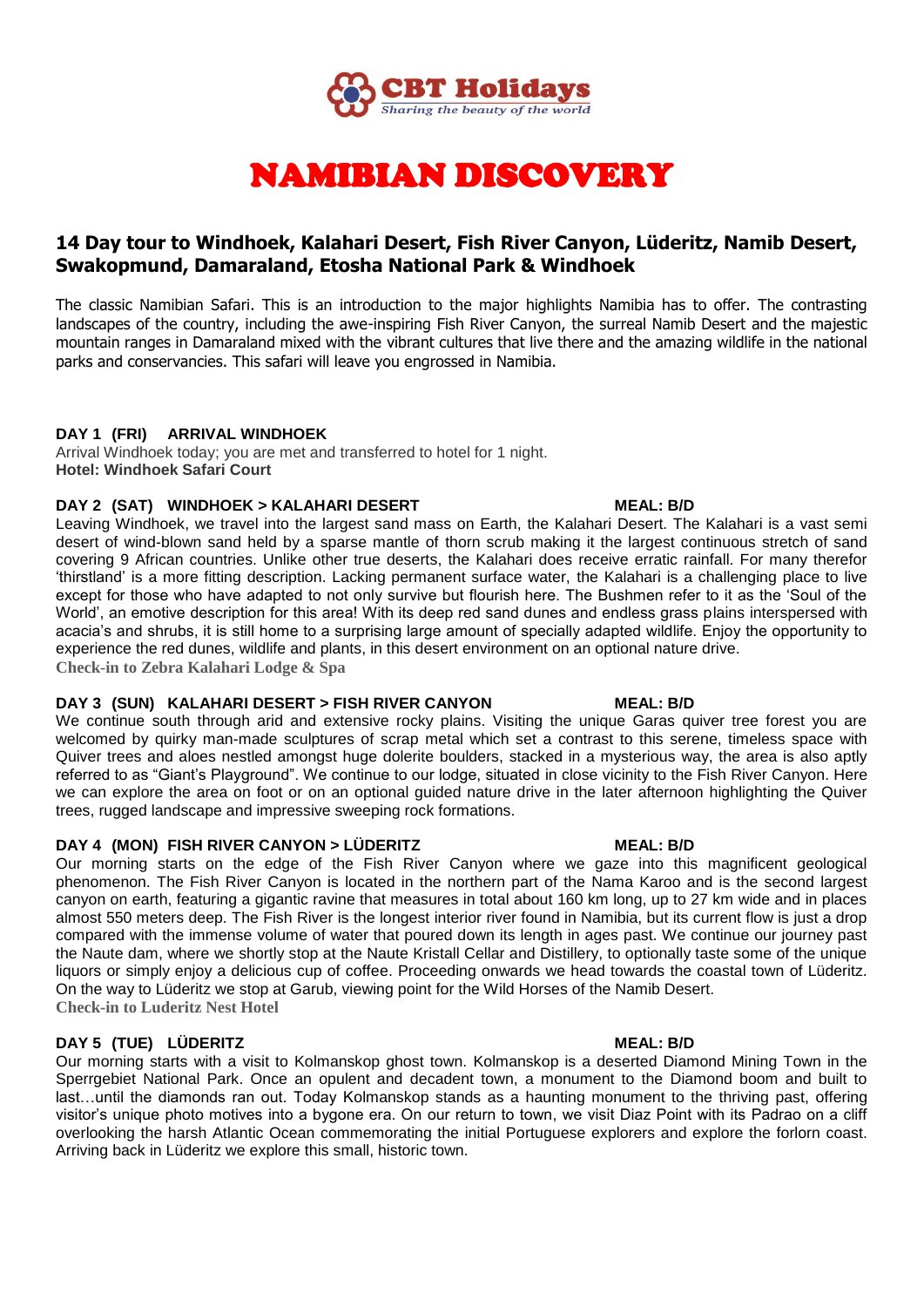

# **DAY 6 (WED) LÜDERITZ > NAMIB DESERT MEAL: B/D**

After an early breakfast we travel across wide open plains north along the Tiras Mountain range to our lodge in the Namib Desert. We are located in close proximity to Sesriem the gateway to Sossusvlei, Dead Vlei and Sesriem Canyon, with some of the highest sand dunes on Earth towering over the white desert plains. The afternoon can be spent relaxing at the sparkling pool, enjoying the vast open desert plains, or taking part in optional activities offered at the lodge.

**Check-in to Elegant Desert Lodge**

### **DAY 7 (THU) NAMIB DESERT MEAL: B/D**

The morning demands an early start. Entering the Namib Naukluft National Park with sunrise, the first rays of sunlight paint the mountains of sand into a variety of apricot, red and orange, contrasted against a crisp blue skyline, enrapturing our senses, and providing an opportunity to capture this awesome landscape on film. You will be captivated by the surreal Deadvlei surrounded by some of the highest dunes on earth and Sossusvlei, where the dry Tsauchab River ends abruptly amongst dunes. Take the opportunity to walk up one of these majestic dunes to admire the desert landscape beneath. Thereafter we visit the Sesriem Canyon, a life sustaining natural phenomenon in the heart of the Namib Desert.

### **DAY 8 (FRI) NAMIB DESERT > SWAKOPMUND MEAL: B**

After breakfast we continue our journey approaching the little settlement of Solitaire on the edge of the Namib Naukluft National Park, feeling like you have arrived in the middle of nowhere. Here it is worthwhile to enjoy a cup of coffee with the delightful apple-pie written about in so many travel books before travelling via the desolate, rolling hills of the Kuiseb Valley towards the Atlantic Ocean. Reaching the coastal harbour town of Walvis Bay, we visit the shallow lagoon, one of the most important wetland areas on the African continent and a RAMSAR World Heritage Site. Over 80% of the African flamingos feed in this lagoon and present a breath-taking picture when they appear in groups. Continuing along the scenic route between the dune belt and the Atlantic Ocean we reach Swakopmund, where the rest of the day is spent at leisure. With palm-lined streets and seaside promenades, Swakopmund is a popular holiday destination in Namibia.

**Check-in to Europa Hof Hotel**

# **DAY 9 (SAT) SWAKOPMUND MEAL: B**

Swakopmund is often referred to as the "playground of Namibia", it has numerous activities ranging from, adventure to exploring the fascinating features of the Namib Desert and the animals and plants that occur and survive here. Embrace the relaxed pace of this idyllic coastal town whilst enjoying coffee and freshly baked pastries in one of the many café's. Alternatively explore the rugged, sweltering desert on a day tour, or view this awesome, environment from the air on a scenic flight. Find your inner child and push adrenaline to its limits with extreme adventures such as skydiving over the desert or quad biking and sand boarding on the dunes. Take time to get the feel of this quaint town with its historic buildings, museums, shopping arcades and beach bar that has transformed into its own personality by the vibrant use of colour and the bohemian lifestyle.

### **DAY 10 (SUN) SWAKOPMUND > DAMARALAND MEAL: B/D**

On long yet interesting and scenic roads we head further north, traveling past the Brandberg, Namibia's highest mountain (2.579m), into the Damaraland, one of the least populated and geologically diverse areas in Africa. This harsh, rocky environment is home to the elusive desert elephant, the black rhino and free-roaming antelope species. Accompanied by a local Damara guide we visit Twyfelfontein, a UNESCO heritage site where Bushman communities engraved and painted over 2.500 pictures some 6.000 years ago! After a visit to the nearby Living Museum of the Damara we proceed to the Petrified Forest - a geological phenomenon depicting the creation and metamorphosis of wood into stone amongst some of the oldest landmasses on Earth. Here we also see the Welwitschia mirabilis plant – the oldest living desert plant on Earth.

**Check-in to Damara Mopane Lodge Gondwana Collection Namibia**

### **DAY 11 (MON) DAMARALAND > ETOSHA NATIONAL PARK MEAL: B/D**

After a relaxed breakfast, we travel towards the Etosha National Park, famous for its vast amount of wildlife. Once we have reached our camp located just outside of the National Park, we head onto our first safari into the National Park. Together with our guide we explore the various waterholes located close to Okaukuejo and the Anderson gate. Optional and time permitting open vehicle game drives can be booked with the lodge.

**Check-in to Etosha Safari Camp Gondwana Collection Namibia**